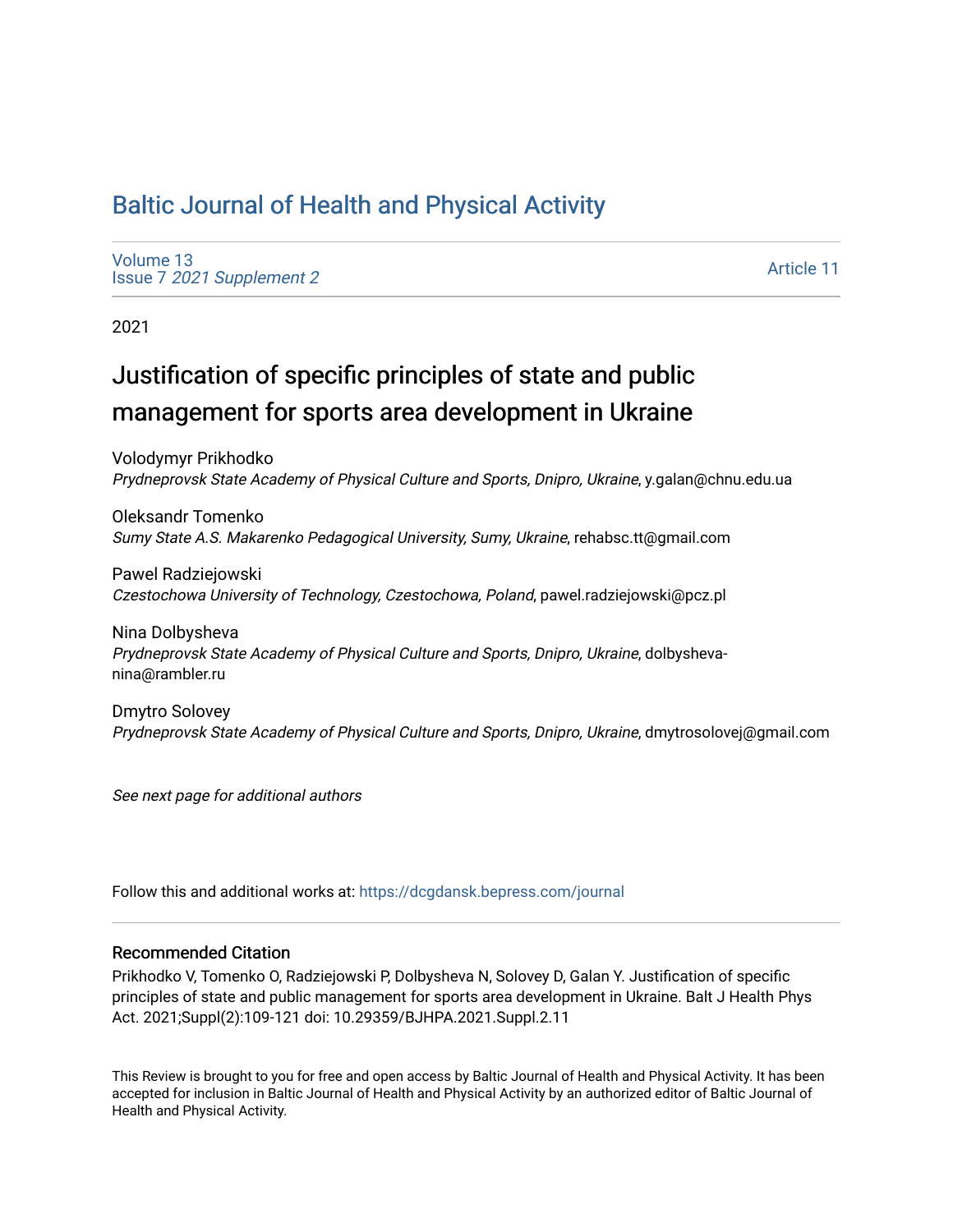## Justification of specific principles of state and public management for sports area development in Ukraine

#### Authors

Volodymyr Prikhodko, Oleksandr Tomenko, Pawel Radziejowski, Nina Dolbysheva, Dmytro Solovey, and Yaroslav Galan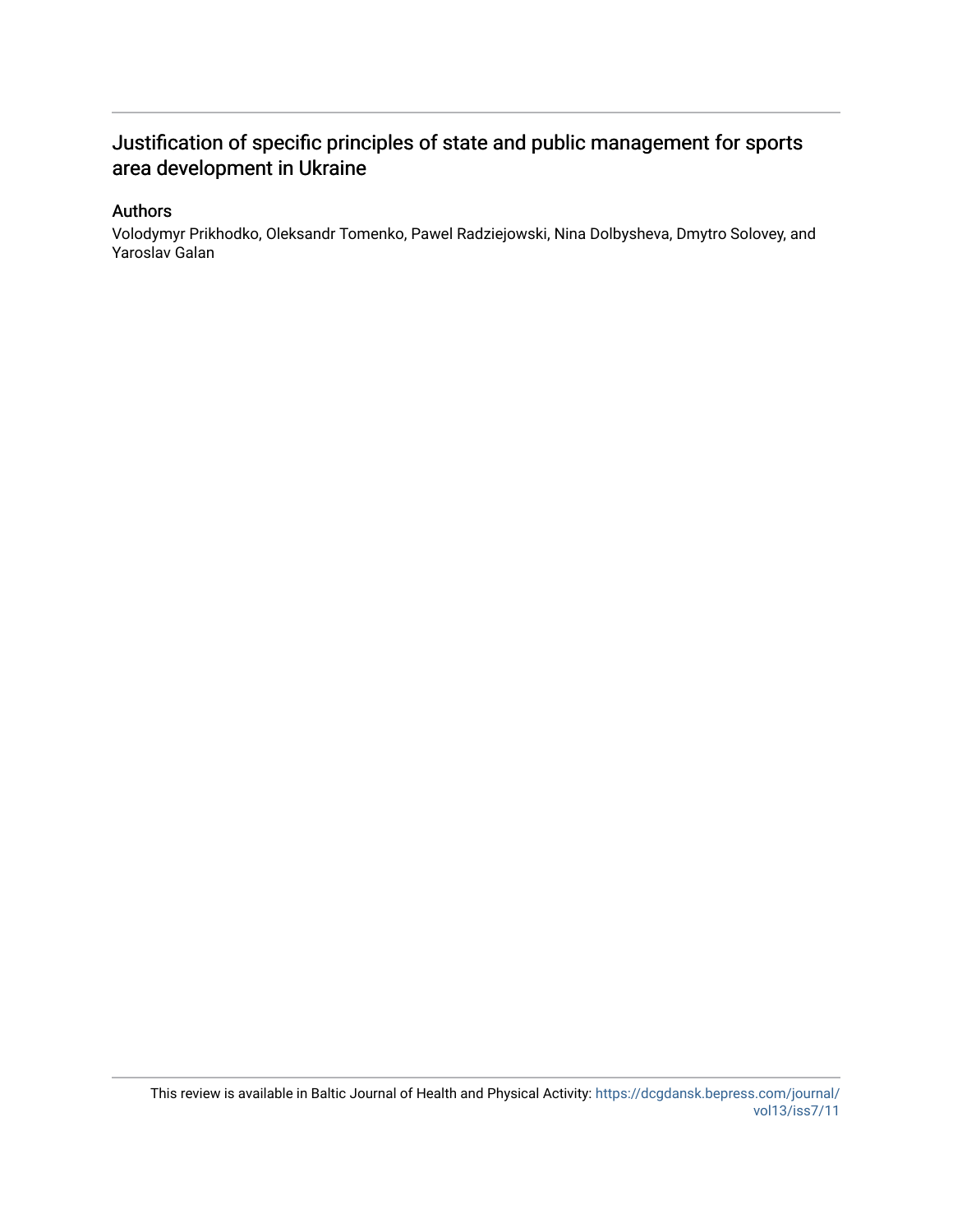# **Justification of specific principles of state and public management for sports area development in Ukraine**

**Authors' Contribution: A** Study Design **B** Data Collection **C** Statistical Analysis **D** Data Interpretation **E** Manuscript Preparation **F** Literature Search **G** Funds Collection

**Volodymyr Prikhodko1 ABDEF, Oleksandr Tomenko2 AСBF, Paweł Radziejowski3 DEF, Nina Dolbysheva1 ABDEF, Dmytro Solovey1 BEF, Yaroslav Galan4 DEF**

<sup>1</sup> Prydneprovsk State Academy of Physical Culture and Sports, Dnipro, Ukraine

2 Sumy State A.S. Makarenko Pedagogical University, Sumy, Ukraine

<sup>3</sup> Czestochowa University of Technology, Czestochowa, Poland

4 Yuriy Fedkovych Chernivtsi National University, Chernivtsi, Ukraine

| abstract                     |                                                                                                                                                                                                                                                                                                                                                                                                                             |
|------------------------------|-----------------------------------------------------------------------------------------------------------------------------------------------------------------------------------------------------------------------------------------------------------------------------------------------------------------------------------------------------------------------------------------------------------------------------|
| Background:                  | The paper deals with the problem of sports area management improvement. The aim of the study is to<br>substantiate the specific principles of state and public management, the application of which should be<br>developed and implemented in the State Strategy of Ukraine in relation to high performance sports as a<br>way of realization of the state policy.                                                          |
| <b>Material and methods:</b> | Literature analysis, analysis of materials from the Internet, content analysis, generalization and analogy,<br>expert evaluation and coefficient of Kendall's concordance.                                                                                                                                                                                                                                                  |
| <b>Results:</b>              | The findings of content analysis of the Sports and Physical Activity of Ukraine until 2032 Development<br>Strategy, which is used to justify the system of state and public management principles for the<br>development of the sports sphere in Ukraine, are highlighted. The quality of the management principles<br>system has been verified by using an expert evaluation (coefficient of Kendall's concordance -0.82). |
| <b>Conclusions:</b>          | Content analysis has specified the requirements for the content of the Sports and Physical Activity of<br>Ukraine till 2032 Development Strategy. The system of principles is logically constituted by strategic,<br>tactical and operational principles.                                                                                                                                                                   |
| Key words:                   | management principles, development strategy, reform, physical culture, sports.                                                                                                                                                                                                                                                                                                                                              |

#### **article details**

|                               | Article statistics: Word count: 5,252; Tables: 2; Figures: 0; References: 39                                                                                                                                                                                                                                                                                                                                                                                                                                                                                                                                       |  |  |
|-------------------------------|--------------------------------------------------------------------------------------------------------------------------------------------------------------------------------------------------------------------------------------------------------------------------------------------------------------------------------------------------------------------------------------------------------------------------------------------------------------------------------------------------------------------------------------------------------------------------------------------------------------------|--|--|
|                               | Received: February 2021; Accepted: December 2021; Published: December 2021                                                                                                                                                                                                                                                                                                                                                                                                                                                                                                                                         |  |  |
| <b>Full-text PDF:</b>         | http://www.balticsportscience.com                                                                                                                                                                                                                                                                                                                                                                                                                                                                                                                                                                                  |  |  |
| Copyright                     | © Gdansk University of Physical Education and Sport, Poland                                                                                                                                                                                                                                                                                                                                                                                                                                                                                                                                                        |  |  |
| Indexation:                   | Celdes, Clarivate Analytics Emerging Sources Citation Index (ESCI), CNKI Scholar (China National Knowledge<br>Infrastructure), CNPIEC, DOAJ, EBSCO - Central & Eastern European Academic Source, EBSCO - SPORTDiscus,<br>EBSCO Discovery Service, Google Scholar, Index Copernicus, J-Gate, Naviga (Softweco, Primo Central (ExLibris),<br>ProQuest - Family Health, ProQuest - Health & Medical Complete, ProQuest - Illustrata: Health Sciences, ProQuest -<br>Nursing & Allied Health Source, Summon (Serials Solutions/ProQuest, TDOne (TDNet), Ulrich's Periodicals Directory/<br>ulrichsweb, WorldCat (OCLC) |  |  |
| Fundina:                      | This research received no specific grant from any funding agency in the public, commercial, or not-for-profit sectors.                                                                                                                                                                                                                                                                                                                                                                                                                                                                                             |  |  |
| <b>Conflict of interests:</b> | Authors have declared that no competing interest exists.                                                                                                                                                                                                                                                                                                                                                                                                                                                                                                                                                           |  |  |
| Corresponding author:         | Yaroslav Galan; Yuriy Fedkovych Chernivtsi National University, Chernivtsi, Ukraine y.galan@chnu.edu.uae-mail                                                                                                                                                                                                                                                                                                                                                                                                                                                                                                      |  |  |
| <b>Open Access License:</b>   | This is an open access article distributed under the terms of the Creative Commons Attribution-Non-Commercial-No-<br>Derivatives 4.0 International (https://creativecommons.org/licenses/by-nc-nd/4.0/), which permits use, distribution,<br>and reproduction in any medium, provided the original work is properly cited, the use is non-commercial and is<br>otherwise in compliance with the license.                                                                                                                                                                                                           |  |  |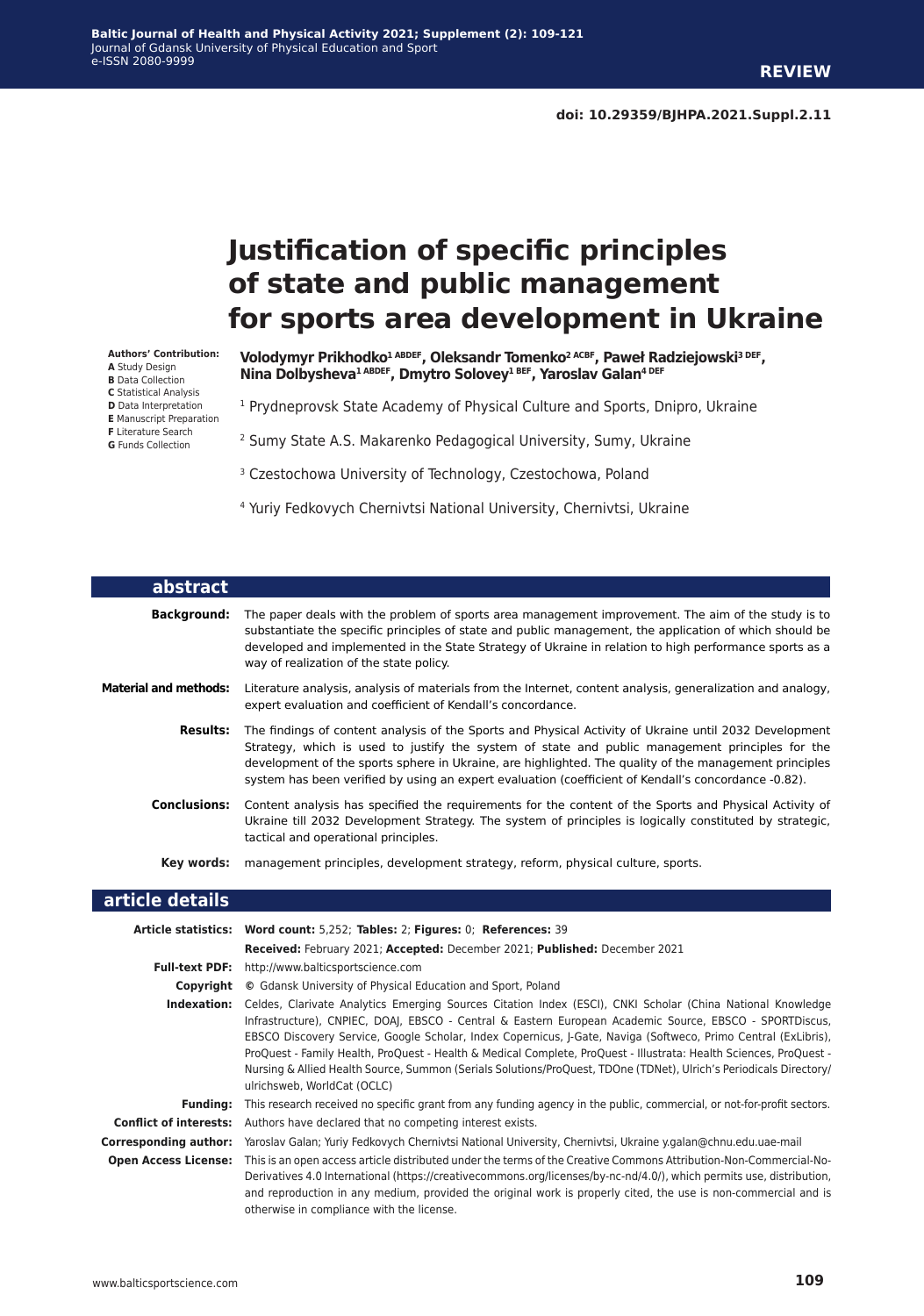### **introduction**

In addressing the issue of justifying the state and public management (SPM) principles system by the sports sector development, the strategic decisions made earlier in the area of sports shall be considered. To start with, the Decree of the President of Ukraine "On the preparation and participation of Ukraine athletes in the Olympic, Paralympic, World Games on non-Olympic sports, Global and European Championships" [1, 2] must be reviewed. The fact that although this document was adopted in 2005, it is noteworthy that its content was amended in accordance with Presidential Decree No. 517/2009 dd. July 8, 2009 and No. 174/2017 dd. July 4, 2017, i.e., it may well be considered long-term and valid. Therefore, the provisions made it over the long term would obviously have to be fulfilled. Instead, several primary causes prevent the set essential steps from being implemented.

The first one is a lack of specificity and a declarative nature of the content, resulting in impossibility to define certain actions, terms and executors, examples being the provisions of the Decree: "to promote the attraction of extrabudgetary funds in line with the effective procedure", "to facilitate the development and effective functioning of the training system for athletes of higher qualification and the Olympic reserve", "to implement measures for improvement of the system for scientific, methodological, medical and biological support of the Ukraine national team".

The second one is that the proper provision of a sports reserve preparation qualitative process is viewed somehow superficially, as a minor matter without even mentioning the need to create modern local sports facilities. It is evident that the importance of the abovementioned Decree in SPM improvement by the sports field would be insufficient.

Another significant Decree of the President of Ukraine was entitled "On the National Action Plan for the Implementation of State Policy in the Field of Physical Culture and Sports" [3]. Its content review acknowledges the availability of all the disadvantages already mentioned therein. Among the concepts stated in this Decree, but not fulfilled, were: "to tackle the issue of applying efficient mechanisms for financing programs of mass sports and high performance sports development including through attracting share of the profits gained by domestic producers of alcohol and tobacco products, gambling", "to provide, while drafting the bills on state regulation of activities for the issue and holding of lotteries and cash draws, a solution to the issue on additional payments from such activities for physical culture and sports development", etc.

Similarly, declarative intent and a perfectly natural outcome failure to execute the set plans relate to other important documents concerning the state regulation of the sport sphere: "On approval of the strategy formation for the Olympic training modern system for the period till 2020" [4], "On approval of the state targeted social program for the development of physical culture and sports for the period till 2020" [5], "Strategy for the formation of an Olympic training modern system for the period till 2020" [1].

Equal in terms of content and unviable in the area of sports should be considered a significant in scope resolution of the Verkhovna Rada of Ukraine "On ensuring sustainable development of the sphere of physical culture and sports in the conditions of decentralization of power" [6]. An examination of its implementation shows that, as a whole, the right set questions related to the sports development failed to have been completed, and therefore, no impetus has been given to the development of sports in the context of decentralization.

All of the above, unfortunately, also affects the Law of Ukraine "On Physical Culture and Sports", adopted in 1993 with the subsequent amendments [7].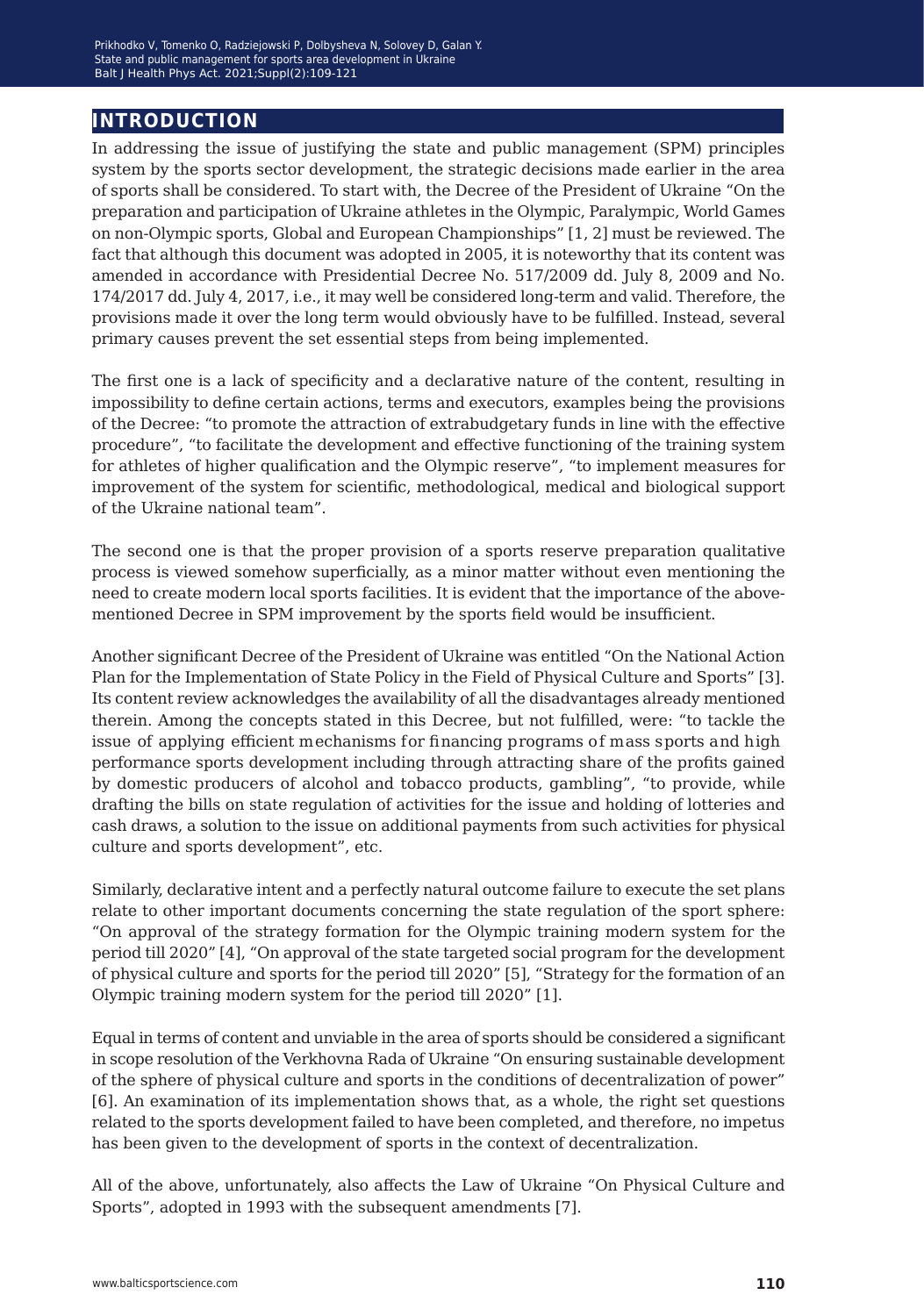Thus, the unsatisfactory state of preparation and implementation of legislation on sports development management indicates that there is a scientific problem, since it does not ensure a significant improvement in the state of the field.

In view of the above, the aim of the study is the justification of the system of specific, inherent in the field of sports principles of state and public management by its development, applying of which the Ukraine state strategy related to high performance sports as the way of state policy realization should be developed and implemented.

#### **theoretical basis and preconditions of state and public management specific principles for sports area development justification**

Theoretical methods, such as literature analysis, analysis of materials from the Internet, content analysis as well as generalization and analogy were used to distinguish the problem, to determine the degree of the relevance of issues that were solved in the course of the study, to theoretically justify the purpose of study, and to work out a system of specific principles for state and public management of sports development in Ukraine.

A review of the literature [8–12] was conducted according to the best scientific sources. The quality of the articles was evaluated based on a set of criteria for the use of systematic review methods to examine views [13] and other recommendations [14]. The initial search included 62 articles; the final list comprises 38 sources.

The content analysis in accordance with recommendations of Pastukhov [15] and Kharchenko [16] was used to study the Sports and Physical Activity of Ukraine until 2032 Development Strategy and other documents.

Recently, the Ministry of Youth and Sports of Ukraine has made public "Strategy for the Development of Sports and Physical Activity of Ukraine until 2032" (hereinafter the Strategy). Its peculiarity, according to one of the authors, is that it covers a period of 12 years that spans three cycles of the Summer Olympics. But the experience of preparing a perspective and valid document, designed for three Olympic cycles at a time, is missing in Ukraine. A reading of the document in the context of assessment of the existing ones proves that a profound analysis and substantial elaboration of the Strategy, which must be fulfilled before its implementation, is an absolute requirement in determining further development of sports. Therefore, there is an urgent need in:

- justification and evidence of the viewpoint of the Strategy authors who are responsible project developers;
- reliability of the analysis outcomes and determining the Strategy adequacy by practical implementation;
- elaboration, if applicable, of the Strategy content in accordance with the proposed system of principles.

Because the Strategy is generated and accepted in the society, it aims to provide quality, positive changes in the sports system. The management principles imply basic concepts, patterns and rules of conduct for managers while carrying out their managerial functions. Therefore, it is obvious that the definition of management principles belongs to the area of theoretical developments, the latter being the result of the scientists' awareness of the essence of the phenomenon of humanitarian sphere governance. Based on the above, it is vital to distinguish, firstly, the general principles, i.e., those which are compulsory also in sports, and secondly, the principles specific to the field, or complementary to universal ones which are mandatory in the field of public life.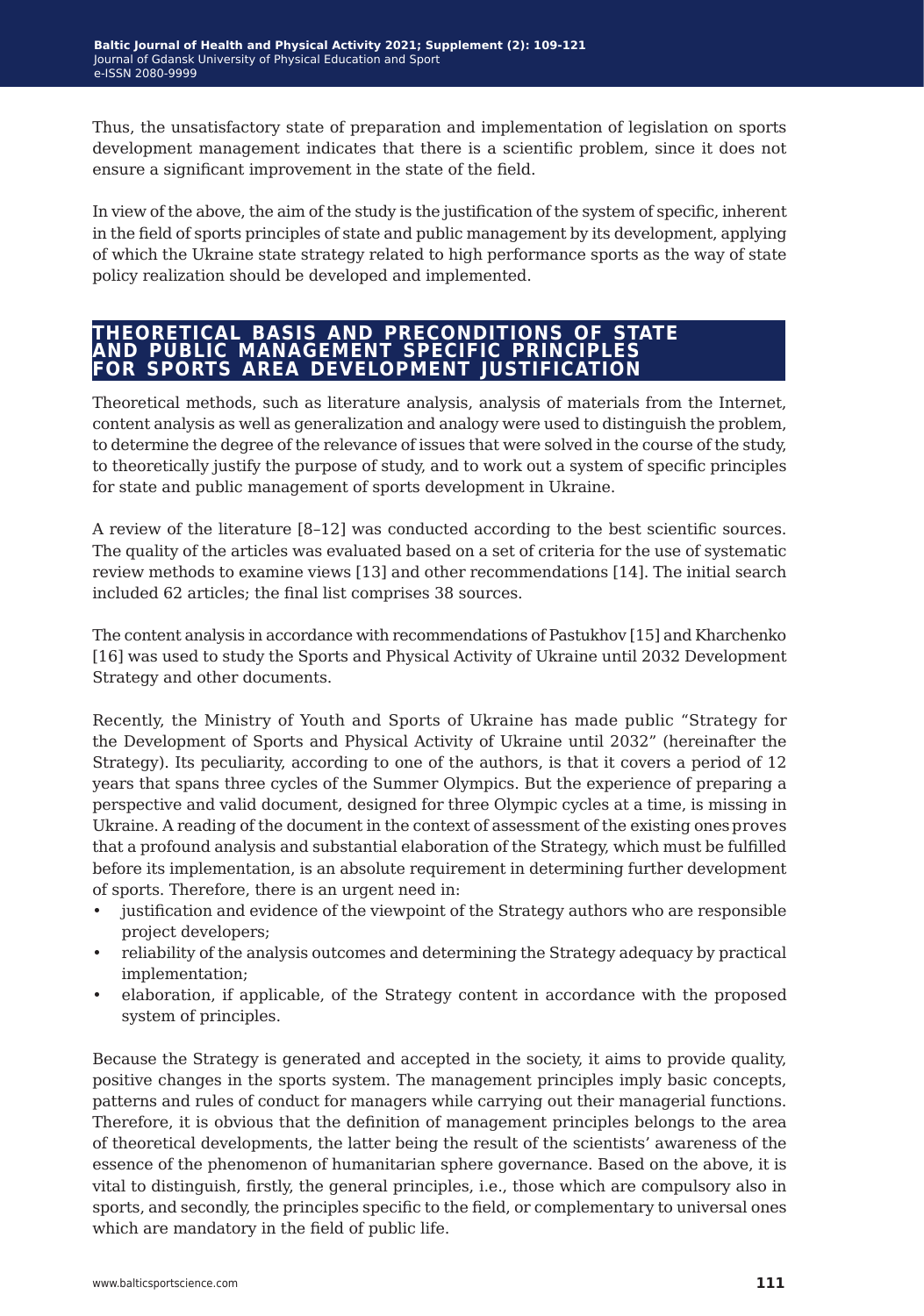Unlike sports, the topic of state and public administration in its adjacent education area has been thoroughly elaborated. Thus, the principles of governance that can be classified as general are defined here: human and citizen's rights and freedoms priority; the rule of law; mutual respect and partnership; representativeness of public authorities, public associations and other social institutions and the capacity of their representatives; obligation to review parties' proposals; priority for conciliation procedures; transparency, openness and publicity; obligation to comply with the agreements reached; mutual responsibility of the parties [17]. Similarly, we will accept as a postulate the assertion (the assumption which in a scientific theory is accepted without proof as a starting point) that we consider these stated principles in relation to state and public management of the sport area as general.

The essence of state and public sports management involves concerted interaction between the state and the community in addressing various issues related to the ability to responsibly and efficiently influence the sports policy, including through adoption and implementation of managerial decisions aimed at promoting sports development in the interests of the citizen and the state, and, as a result, to ensure a supportive social environment. Objective complexity of the state strategy development [18, 19, 20, 21], faced by the authors of the Strategy [22], is that this significant document should combine socially crucial short-, medium- and long-term goals [23, 24], neither of which can be missed to compensate reaching a part of them.

Apparently, the short-term goals and objectives stem from the features of the current year, being both the year of training completion and participation of our leading athletes in the 21st Summer Olympic Games in Tokyo (Japan) and, certainly, the period of "rebooting" the state and public sports management system. Thus, the first Olympic cycle, which begins in 2021 and ends in 2025, should ensure a development of a modern system of athletes training, practice of high-quality public administration, establishment of training facilities, etc.

Therefore, there is an issue of primary, even prior to the adoption of the Strategy wording, definition of sports management system principles that take into account necessity and ensure unconditional achievement of the goals of its further progress.

Goals, in line with the importance and duration for the entity to be managed, are divided into strategic (long-term), tactical (medium-term) and operational (short-term). While goalsetting the desired state of the controlled object that the subject seeks to achieve may be extensively detailed and presented with varying degrees of accuracy, depending on the controlled object desired state nature and detail description in the managers' perceptions, the impact goals can be divided into trajectory ones and spot ones. Trajectory goals determine the change direction in the state of a managed object and by nature can be mutually neutral, cooperating or competing, whereas spot goals are shaped by the subject as seeking to achieve a specific outcome [25].

The managerial influences crucial to reach mutually neutral goals do not intersect and are independent of one another. In the case of the cooperative relations goals, the managerial impacts are vital for their realization and complementing one another, so that one of them also contributes to the application of the other. Frequently, reaching one of the goals ensures realization of the other, cooperation with it. It is only when the cooperative goals are met that a synergistic effect can be gained. In the case of competing goals, achieving one will mean abandoning the other. This takes place, for instance, when goals might be met utilizing the same limited resource, i.e., at the expense of the same amount of funding. In sports, the development of those kinds of sports that are currently identified as priorities are supported likewise [26].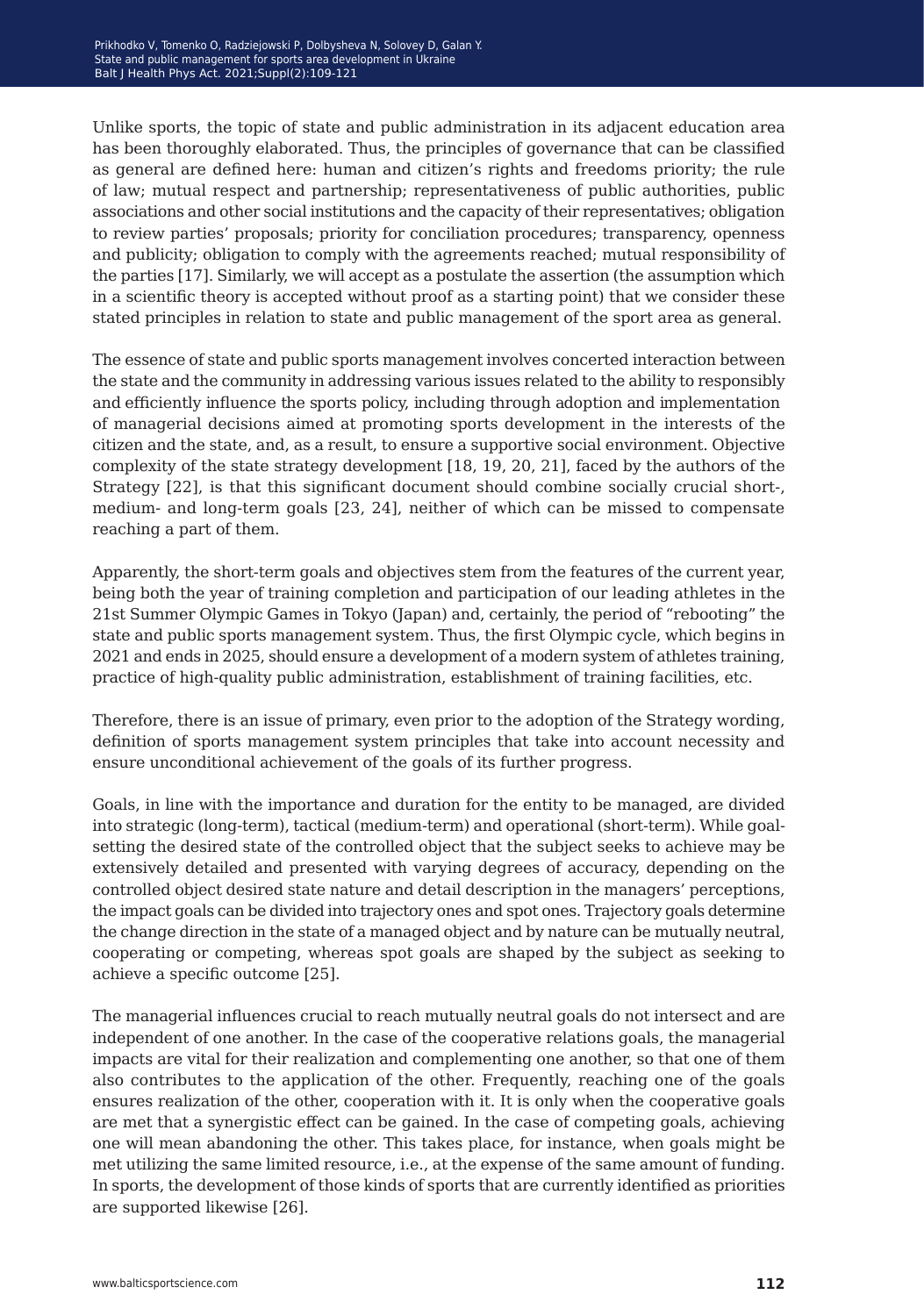The following main features of state and public management can be distinguished: joint management activities of state and non-state entities in the sports management; decisionmaking by the governmental body with the obligatory coordination of the provisional decision with public members; partial delegation of authorities to the bodies representing interests of certain public groups in local communities. Formulation of the development strategy is a part of a more general issue of implementing the state regulatory policy (SRP) in any field [27]. This complex and multidimensional process is often ineffective due to uncertainty of the principles chosen by the developers, the unidentified goals and means to reach them.

However, the Strategy analysis proves that the concept of decentralization of power has not been taken into account. In the section "On Strategy", among the five major vectors of public policy, in the part devoted to sport, we can merely find the following: "industry streamlining and horizontal ties strengthening". But such a restriction on the public policy content in the section "On Strategy" is irrelevant in the context of the terms of the existing sports development.

The present statement will not seem exaggerated in case if other identified vectors of the Strategy are analyzed:

- "qualitative changes in the high-performance sport" has this been envisaged without decentralization?
- "development of sports infrastructure to comply with international standards"– has this as well?

Thus, all four of the five vectors concerning sports are not supposed to involve the regions as partners although the regions accumulate main funds and specialists.

But in order to proceed with this, the authors "On Strategy" section should be aware of the need to streamline the field of sports by improving both horizontal and vertical ties. It will also call for targeted action by both national sports federations and local authorities, for instance, in joint drafting of cooperation agreements between them, developing a much better qualitative rating to identify the best performing federations and areas for sports development, elaborating a new logic to hold national competitions by federations, some of which should be open to foreign athletes.

The development of sports in Ukraine in terms of decentralization of power already has a scientific basis [28, 29]. Therefore, the explanation in "On the strategy" section that from September to November 2019, 18 focus groups and 3 strategic sessions were held with the Ministry of Culture, Youth and Sports of Ukraine together with more than 300 representatives of the sports community discussing area issues, ways to solve them and policy vectors for "Sport" is not convincing.

It is emphasized that "The strategy must be based on deep research and certain evidence, that is, it cannot be groundless... Achieving SRP strategic goals is only possible given the appropriate assessment of risks, costs or benefits, opportunities, quantitative and qualitative indicators of regulatory acts efficiency", etc. The major requirements for such evaluation activities are objectivity, economic feasibility, compliance with market requirements, involvement of experts in certain valuation steps, minimization of government expenditures on economic relations regulation. The proper assessment is intended to positively influence the speed and clarity of SRP implementation [30].

Generalizing scientific work related to strategic planning rules and considering the country legislation, it is feasible to elaborate a Strategy for sports development in accordance with the principles of strategic development planning for socio-economic macrosystems, as well as mesosystems - regions, microsystems - cities, districts and voluntary unions of regional communities.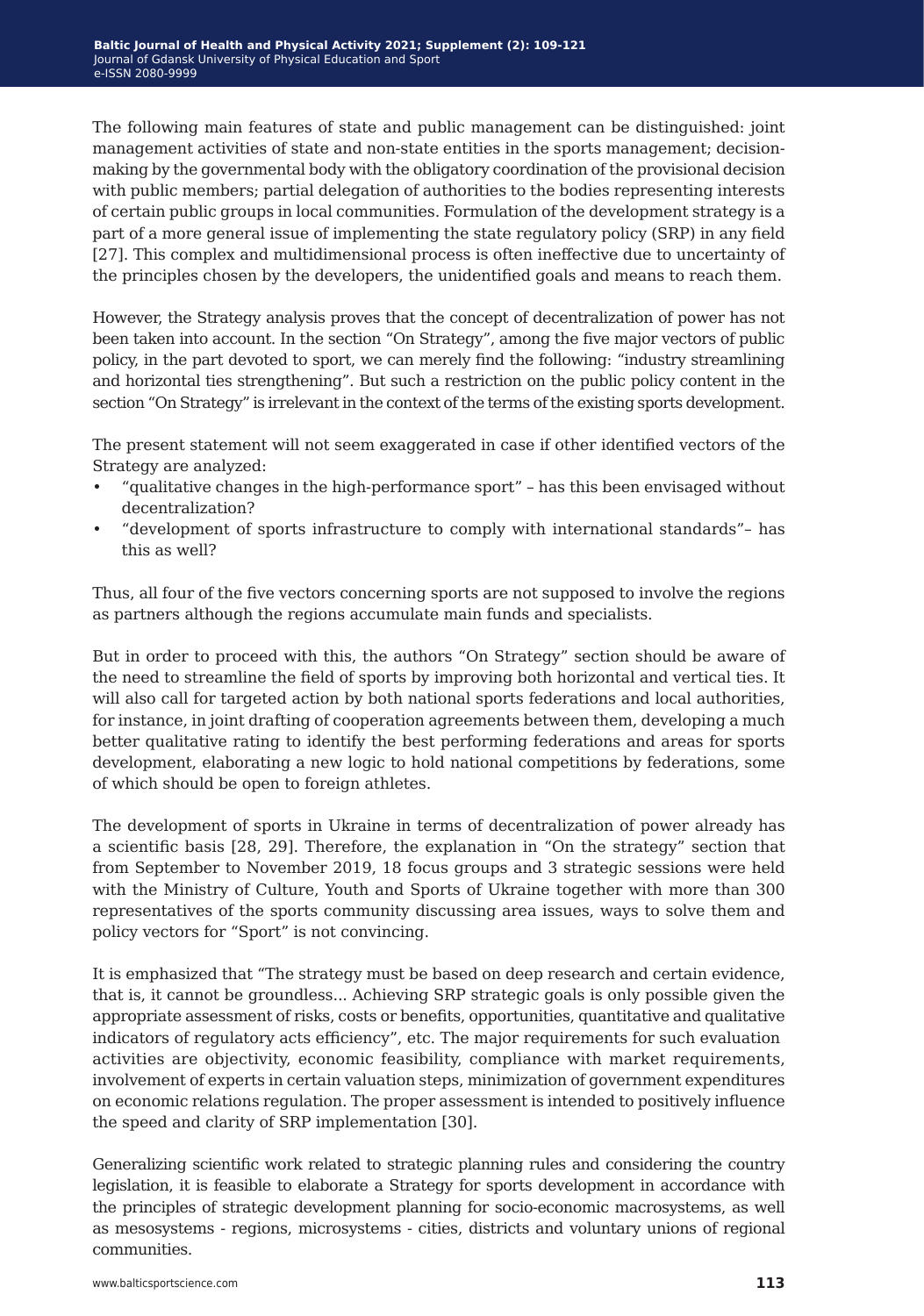The developers of the Sports Development Strategy note: "Ukraine should have the concept for enhancing the level of physical activity, the quality of high-level athletes training, the improvement of the infrastructure and the sports industry for many years, taking into account interests of all segments of population, age categories, gender groups, social statuses, possessing exclusive approach and equal opportunities", although the concept itself is not presented.

The next section of the Strategy is entitled "The Purpose of Implementing the 2032 Strategy". Apparently, for the purpose to specify, "The Objective" was split by the authors to 15 items. Meanwhile, the analysis shows that the goal detailing only confirms inattention of the Strategy's developers to the support of scientists and the underestimation of the sports science role in justifying further ways of sports development in Ukraine and elaboration of innovative technologies for sports [31]. After all, the topic of the science contribution role in "Vision" is totally absent and, therefore, excluded from the benchmarks for further development of the sport area.

In addition, the way in which the goals in "Vision" are worded in terms of high-performance sports is declarative, which fails to give an idea of the Ukrainian athletes' expected success. In their style, the items meet the wishes, but not set outcomes both in the creation of sports development conditions and in the leading athletes' achievements in the most prestigious international competitions, such as the Olympic Games.

In the "Ecosystem First Stage Transformation Results" section of the Strategy, the items that cause the most concern relate to the determinative year, i.e., 2021. This year proves to be the end and the beginning of the Olympic cycle; that is, by 2021, proper legislative and the organizational prerequisites for the further development of Olympic sports of high performance must be generated. It may be put this way: content and operation outcomes of MCYS in 2021 as the single body defining sports public policy and bears responsibility for it, will determine success of sports development for the upcoming years till 2025.

Therefore, the 2021 Strategy, the content of which is continued to be explored, calls to:

- 1. complete the legislative processes aimed at creating the regulatory framework for building a European sports system in Ukraine;
- 2. initiate transition education programs and develop transition maps for key subjects.

Considering the first item, the Strategy does not specify what legislative processes need to be completed; perhaps it is a question of the Laws of Ukraine required for the sports development? Furthermore, what is meant by the "European Sports System"? When it comes to the most important issues, it is definitely sports funding. But in Europe, a system where the sports development is primarily supported by local authorities is widely used (Table 1).

| Country              | State share, % | Local authorities share, % |
|----------------------|----------------|----------------------------|
| Germany              | 2              | 98                         |
| <b>Great Britain</b> | 5              | 95                         |
| Switzerland          | 8              | 92                         |
| Finland              | 15             | 85                         |
| Denmark              | 16             | 84                         |
| France               | 23             | 77                         |
| Spain                | 24             | 76                         |
| Italy                | 43             | 57                         |

Table 1. The correlation of financing for physical culture and sports of governmental levels in European countries [35]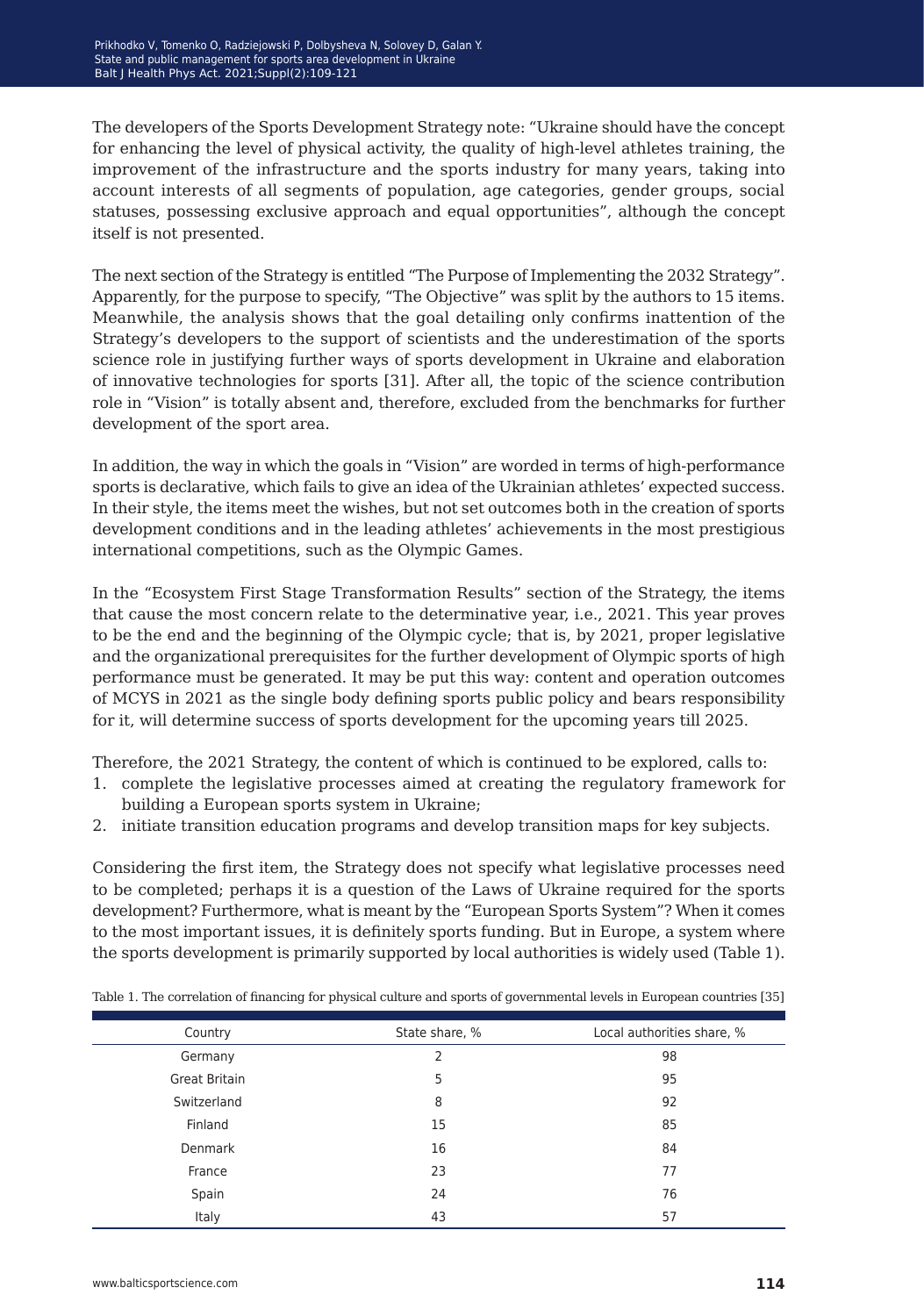Considering the second item, what educational programs are meant and who will ensure the implementation of "transitional educational programs?" And how is it expected to obtain sufficient, unfortunately, or missing or incomplete knowledge that needs to be transmitted and mastered by educational program participants?

Considering the third item, it is clear that proper realization of the first and second items will fully determine the application quality of "start of the first programs of the Strategy implementation" item. In case of failure of the first two items, the third one will undoubtedly fail. The next year when the attempt can be repeated is the change of the next summer Olympic cycle, which is to take place in 2025 [32].

The next section of the Strategy is entitled "Partnership principles". With regards to the high-performance sport, the following must be paid attention to:

- here for the first time though with no specifics the term "decentralization" is used with reference to local budgets for sports development. MCYS will pay particular attention to the transformation in local governments; however, there is no explanation as to the nature of transformations in this section [33];
- equally declarative is the thesis that MCYS undertakes strategic leadership and is ready to support the sports sector to help it succeed, which is the direct responsibility of the newly created Ministry.

By nature, the Strategy does not change anything qualitatively. It says, "Starting from 2021, the Ministry is fully transferring to managerial solutions based on data analysis, transparent allocation of funds and grants through the created MCYS IT platform, distinguishing and targeting assistance for sports that need financial support from the state and are popular" [34]. As shown, it is further foreseen to distribute funds from the center already being used by the Ministry, albeit utilizing an IT platform. However, the share of local budgets in the overall balance of sports funding is unclear in terms of when and to what areas funds are to be allocated via the IT platform.

And how is the following thesis to be interpreted: MCYS is open to cooperation with private sector and international partners interested in establishing horizontal ties both at the highest level of executive power as well as regional, district and city sports departments?" Regarding the first part: it implies that MCYS is not opposed to cooperation, that is, it does not arrange this cooperation, but simply does not resist it? Regarding the second one: MCYS does not develop approaches to establishing the determined productive relationships at the senior executive level with regional, district, city sports departments, but merely expresses its interest in contacts?

It is not comprehensible why the title of the Law of Ukraine "On Physical Culture and Sports" does not satisfy the authors and for what reason it is necessary to change "physical culture" to "physical activity". "Physical activity" is a concept close to "movement activity" and is apparently minor in scope compared to either "physical culture" or "physical education?"

Regarding the section "Vector of the state: qualitative changes in high performance sports", superficially, without revealing domestic high performance sports development issues, the fragment "Issues" is described. In fact, it summarizes failures of Ukrainian athletes in the most prestigious Olympic sports. The fact that "we do not conduct rating sports events in Ukraine that would affect a positive development of the country's economy and infrastructure" is a derivative of a lack of modern conditions for athletes' training. The agenda should primarily focus on creating a quality training facility. Secondly, the question about contemporary objects for prestigious competitions should be raised; otherwise, there is no one to compete [35].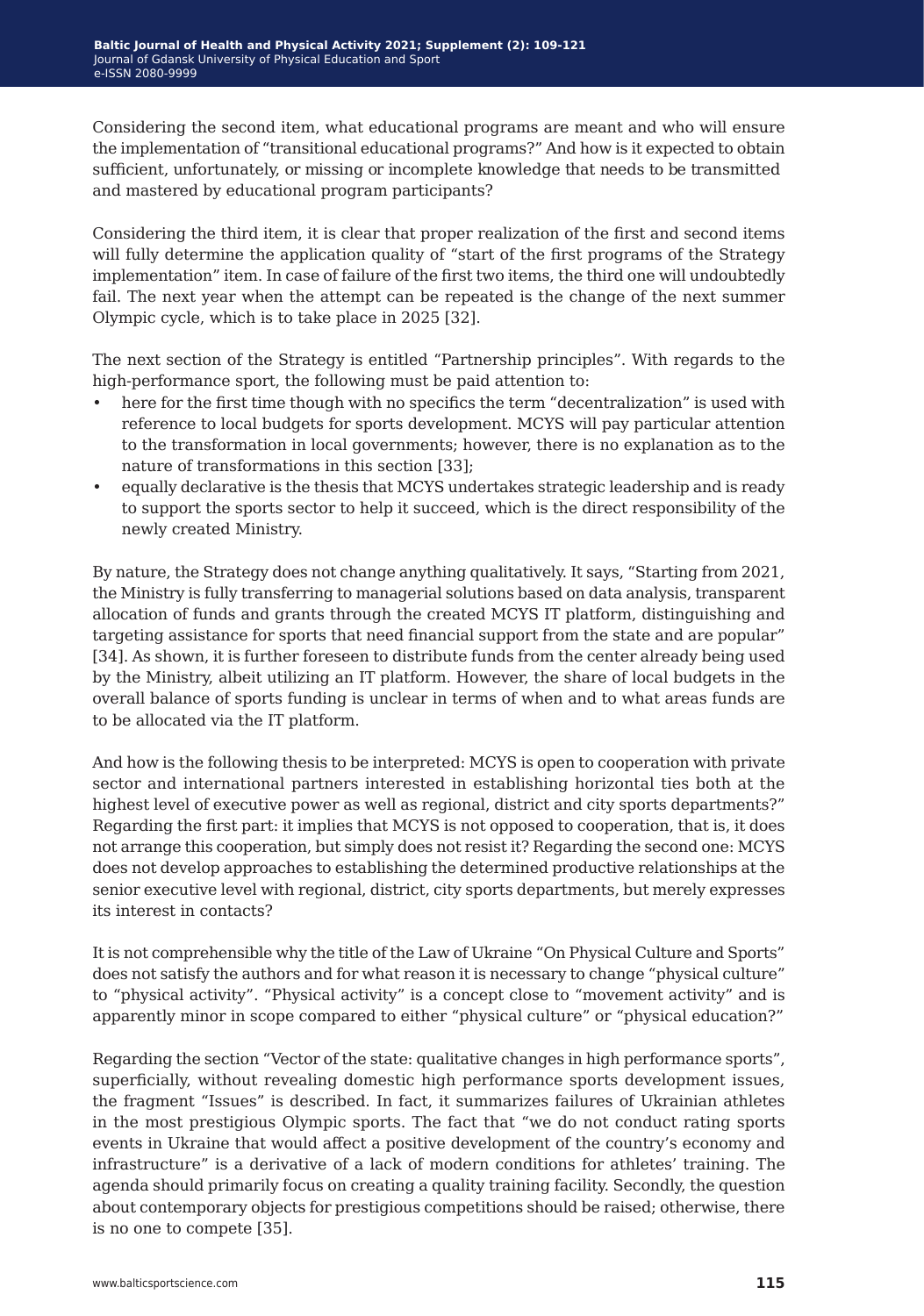The Strategy states that "constant misuse of budget resources leads to improper allocation of money and as a result – to insufficient funding of leading athletes representing Ukraine, but having less opportunity to progress than their rivals in competing countries where the industry has been reformed. "But we cannot find an answer as to why this is happening".

Hence, the content of the section "Transformation Goals until 2025" appears to be unjustified and incomplete. It is unclear in what way we will be able to create an "autonomous and viable sports ecosystem", in what way we will be able to "improve the quality of the country's medal gains in rating international starts", and why it is essential and what "an increase in the number of Class A international competitions in Ukraine" will do to us.

Unfortunately, the "Steps to Goals Achievement" also fails to answer the questions raised, merely multiplying their number. For instance, could "transition to individual provision of TOP athletes" be considered a new step? This is a traditional task, but not a step, i.e. a guideline of how to do it. Likewise, all other "steps" do not provide explanations for ways to solve certain development tasks. "Developing Ukrainian athletes as better people"– it remains unclear of how these actions will be defined and reliably supported in practice. Or "prioritizing certain kinds of sports and annual update of the list containing state order definition for each sport performance values" – does this imply that someone will prioritize sports every year and assign a government order to those?

The provisions of "KPIs" fragment do not appear to be justified by the demand of state and society or unexplained. At least the following: "Since 2020, all sports federations are independent entities". Indeed, this is an important benchmark though the Strategy does not disclose the ways to achieve it.

Equally alarming is the content of "State Priority" fragment, e.g.: "The state ... will annually identify popular sports and rating competitions to form a state medal order based on analysis of values and international reports". Such an approach is viable for plant growing, but it is not suitable for many years of athletic training.

#### **justification of specific principles of state and public management for sports area development in ukraine**

There have already been concepts of reforming high performance sports in Ukraine, i.e. an innovative project "The modern system of Olympic athletes training in Ukraine" and the prototype of the program "Sports development by the federation in Ukraine" scientifically substantiated, coming from the provisions of decentralization. Based on the conducted research, scientific development and analysis of the Strategy, a system of SPM features aimed at further sports area development in Ukraine was proposed (Table 2).

It is worth noticing that objective laws governing sports training function regardless of the mind and will of people and their activities. These laws are learned by studying the forms of their manifestation in the training and competitive process. The learning is manifested by the ideas of professionals who undertake to interpret the forms of evolution of such a social phenomenon as sports generating initial provisions [36]. Thus, laws are directly applied in the athletes' training practice, but due to their subjectivity, the principles of management cannot be taken as a direct consequence of objective laws.

The law usually means stable, repetitive connections and relations between phenomena determining objective conditions of existence and the development of a certain phenomenon. Discovering laws and formulating principles is done as a deliberate purposeful activity. Thus, guiding principles are a manifestation of objective laws in the subjective pattern of public consciousness, and thus reflect laws and relations of subjects in the course of sports training.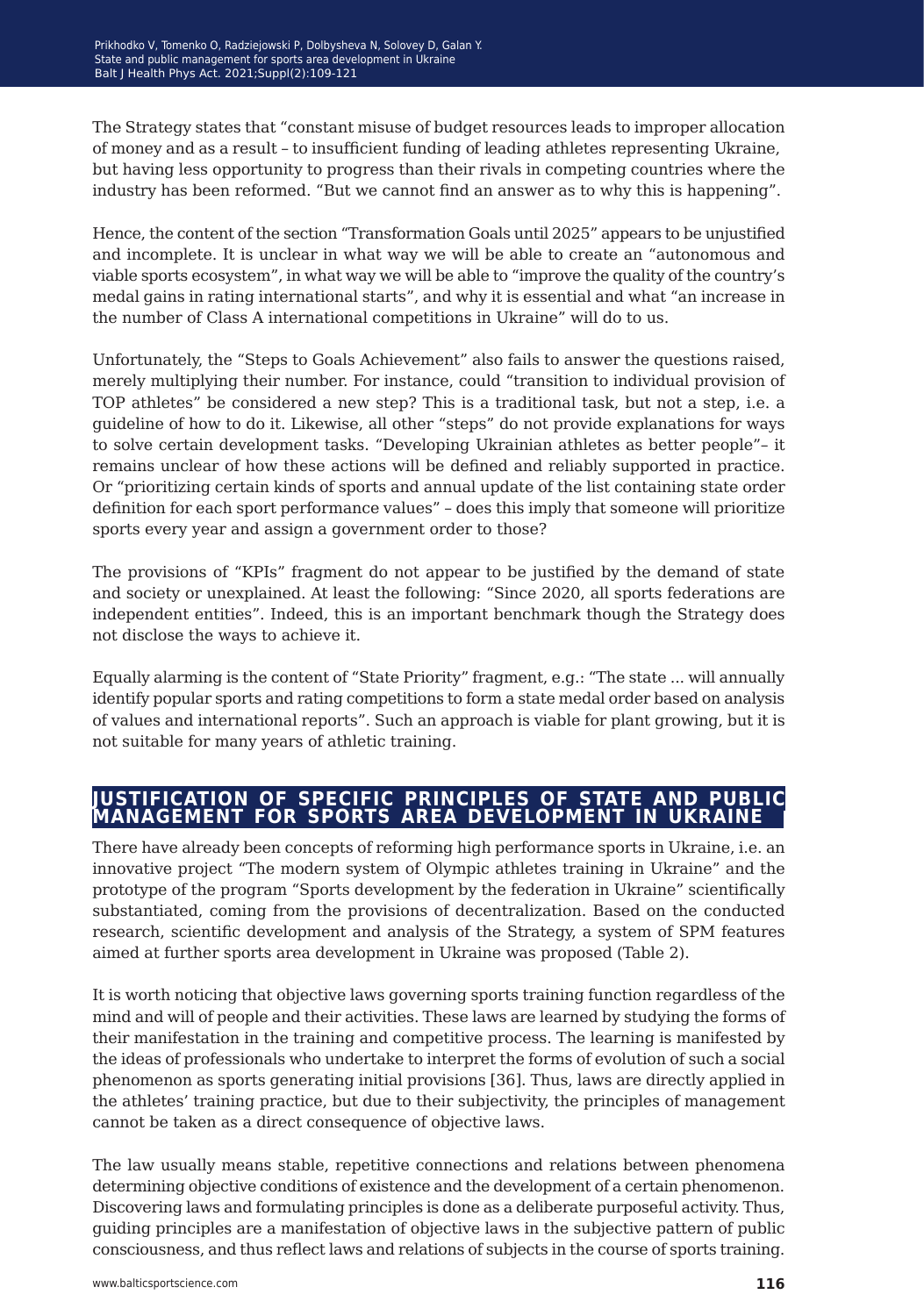Table 2. Specific principles of state and public management for sports area development in Ukraine (in the sports reform view)

| Principles group | Principle title                                                                                                                        | Principle content                                                                                                                                                                                                                                                                                                                                              |
|------------------|----------------------------------------------------------------------------------------------------------------------------------------|----------------------------------------------------------------------------------------------------------------------------------------------------------------------------------------------------------------------------------------------------------------------------------------------------------------------------------------------------------------|
| 1. Strategic     | 1.1. Streamlining sports system by<br>improving its horizontal and vertical ties                                                       | Continuous improvement and utilization of a<br>set of features of the current state of the sports<br>socio-economic system via assessment of its<br>functioning, achieved results and forecasted<br>sports system development tendencies                                                                                                                       |
|                  | 1.2. Arrangement of scientific,<br>methodological and technological<br>prerequisites of sustainable development of<br>the sports field | Identification of priority areas for scientific and<br>methodological support as well as technological<br>development based on the extensive analysis<br>of the current situation and interdependence<br>between global, national and local issues<br>of sports development including through<br>determination of competitive advantages of<br>domestic sports |
|                  | 1.3. Provision of prerequisites for personnel<br>availability to ensure sustainable<br>development of sports                           | Outlining of 5-7 priority areas that should be<br>focused on while on allocating resources to<br>achieve the strategic goal of both staffing and<br>social development of the sports system                                                                                                                                                                    |
|                  | 1.4. Ensuring involvement of all kinds<br>of local resources to promote the sports<br>development                                      | Identification of priority areas for attracting<br>resources in regions, cities and united territorial<br>communities. Associating public and private<br>partnerships in sports development                                                                                                                                                                    |
|                  | 1.5. Compliance of sports organizations'<br>strategies with available resources and<br>technologies                                    | Determination of strategic action plan for<br>local authorities, federations and sports<br>organizations to ensure priority sports<br>development in line with the availability of<br>necessary and various resources, including the<br>technologies needed for athletes training                                                                              |
|                  | 1.6. Systematic influences and<br>controllability                                                                                      | Integrated solution of solely sports, as well as<br>related economic, social and environmental<br>problems. Availability of criteria for evaluating<br>of sports development strategy success                                                                                                                                                                  |
| 2. Tactical      | 2.1. Establishment of an effective state<br>body for sports management                                                                 | Development and implementation of sports<br>development strategy being an outcome<br>of scientific research taking into account<br>domestic and foreign experience in accordance<br>with a defined transparent methodology and<br>generated effective tools of sport area state<br>management                                                                  |
|                  | 2.2. Elaboration of sports development<br>models by federations                                                                        | Ability to see prospects for sports development<br>by the professionals working in this area.<br>Creating conditions for rapid and well-grounded<br>content adjustment of sports development<br>tactics                                                                                                                                                        |
|                  | 2.3. Consideration and approval of external<br>and internal sports development factors by<br>federations                               | Possibility of reasonable intervention<br>(correction) of the set plans for impact on<br>individual organizations and the athletes'<br>training process considering the dynamic<br>state of external and internal factors for the<br>development of modern sports                                                                                              |
|                  | 2.4. Founding of viable interaction in the<br>system "state - federation - area"                                                       | Mutual coherence of a legislative, regulatory,<br>program and forward-looking documents and<br>managerial influences on concerted action in<br>the system of sports development at macro,<br>meso and micro levels                                                                                                                                             |
| 3. Operational   | 3.1. Development of systems for reliable<br>professionals to reform the field of sports                                                | Ensuring scientific and transparent processes<br>of elaboration and implementation of the<br>sports development strategy in the expert<br>environment along with broad coverage of<br>intermediate results of implementation                                                                                                                                   |
|                  | 3.2. Development tools for macro-<br>pedagogical influence on changes in the<br>expertise of athletes training                         | Possibility of an effective impact on the<br>condition of the whole sport area by advance<br>interpretation and subsequent transparent use<br>of legislatively and normatively determined,<br>timely and efficient measures of state and<br>public management                                                                                                  |
|                  | 3.3. Legitimacy (consensus) with sports<br>professionals                                                                               | Perception of a strategic vision and an action<br>plan by the majority of society, representatives<br>of sports and political forces. Study and<br>consideration of views of the professional<br>community while approving the strategy by<br>involving all concerned in the process                                                                           |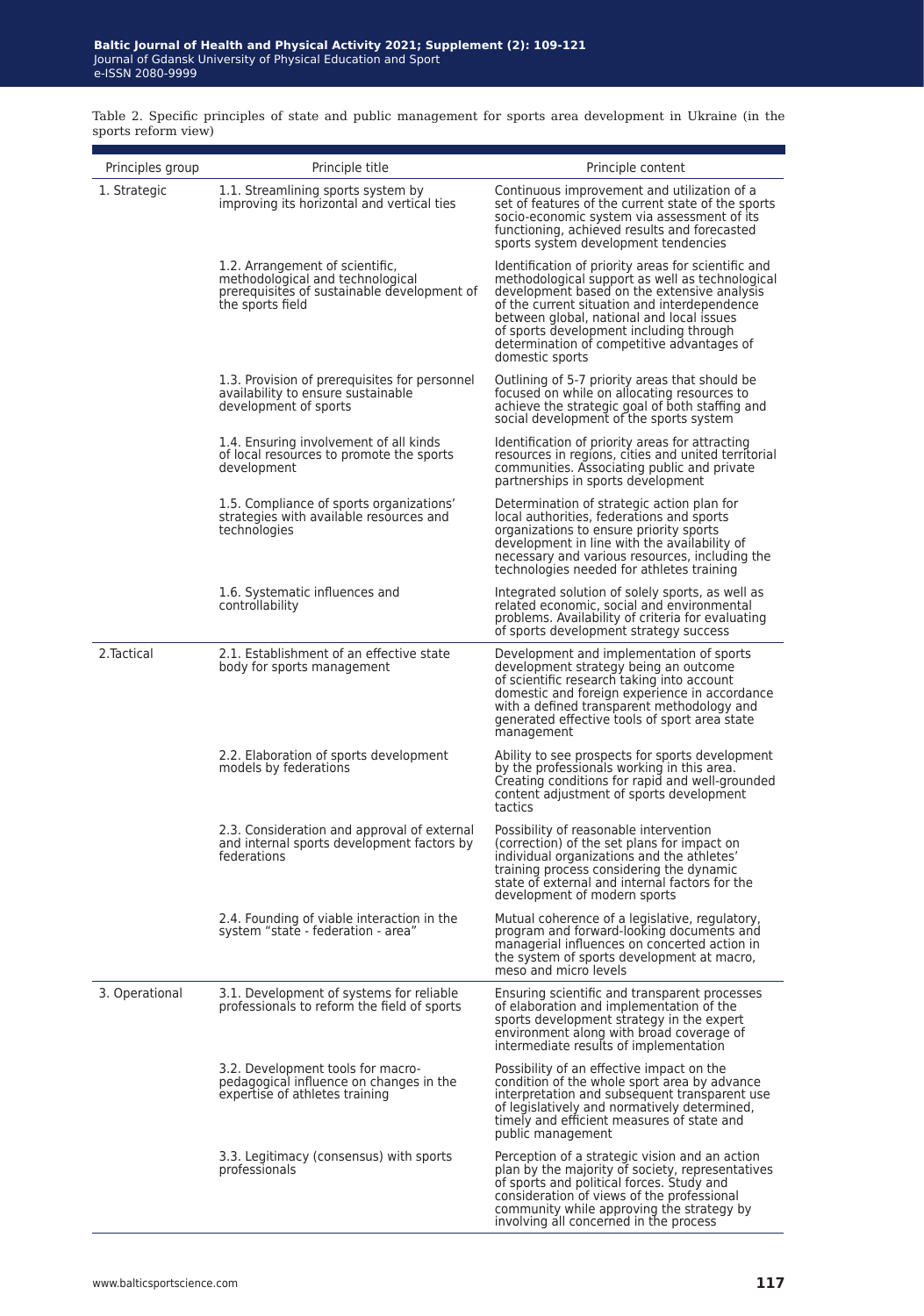Identification and grounding of management principles must meet a number of requirements: 1) view of the major, objectively necessary manifestations of management; 2) reference to stable ties and relations; 3) coverage of ties and relations inherent in governance as an integral phenomenon; 4) display of features and differences of management depending on the area they are justified in.

It should be emphasized that the sports training process is long-lasting, so it combines the solution of strategic, tactical and operational objectives to be met by the management principles system.

Finally, we need to consider that the principle is not the cognition starting point, but its natural outcome. Therefore, the principles may and should change if the set goal, in the opinion of the controlled entity, has been achieved.

In order to evaluate the SPM principles, an expert survey was conducted among 23 people of the teaching staff at the Sports Departments of the Prydneprovsk State Academy of Physical Culture and Sports, Sumy State A.S. Makarenko Pedagogical University, Sumy State University, 9 of which are Honored Trainers of Ukraine, others – PhD with at least a decade experience in higher education institutions. The author's questionnaire was used to assess the Kendall concordance coefficient. According to the survey results, the coefficient  $\Box$ 

of Kendall's concordance, namely 0.82, indicates that the expert's opinions regarding the system quality are steady, which consequently proves a high degree of consistency and reliability of the survey findings.

#### **discussion**

Over the past decades, rivalry of leading athletes and teams at the most prestigious international competitions has intensified. In order to ensure that success of Ukrainian athletes in these representative competitions is sustainable, rather than accidental in nature, and to promote its tendency for stable growth, it is crucial to assure the existing athletes training system upgrade through an implementation of quite a delayed reform which should aim to overcome consequences of administrative and command management during the USSR times. It goes without saying that this can be achieved through better state and public management of the whole sports field.

One of the essential mechanisms of effective management is long-term planning based on the Strategy. In order to fulfill the function of an influential tool, such Strategy must be of high quality, relying on both general theoretical provisions and statutory requirements for creation of similar state documents, as well as on findings of the scientists who have focused their efforts in the sport area.

Therefore, the Strategy authors should, among other things, rely on the elaborated system of SPA specific principles with the development of sports in Ukraine, which was justified in the present study.

The system of SPM principles with the development of the sport areas associates three groups of principles. Each of the group is not self-sufficient; on the contrary, one of the groups of principles underpins others, which proves that together they shape the coherent system. Establishment of principles for the three groups mentioned above, firstly, complies with the initial provisions of long-term planning and, secondly, quite naturally for the longterm planning corresponds to the development of modern sports.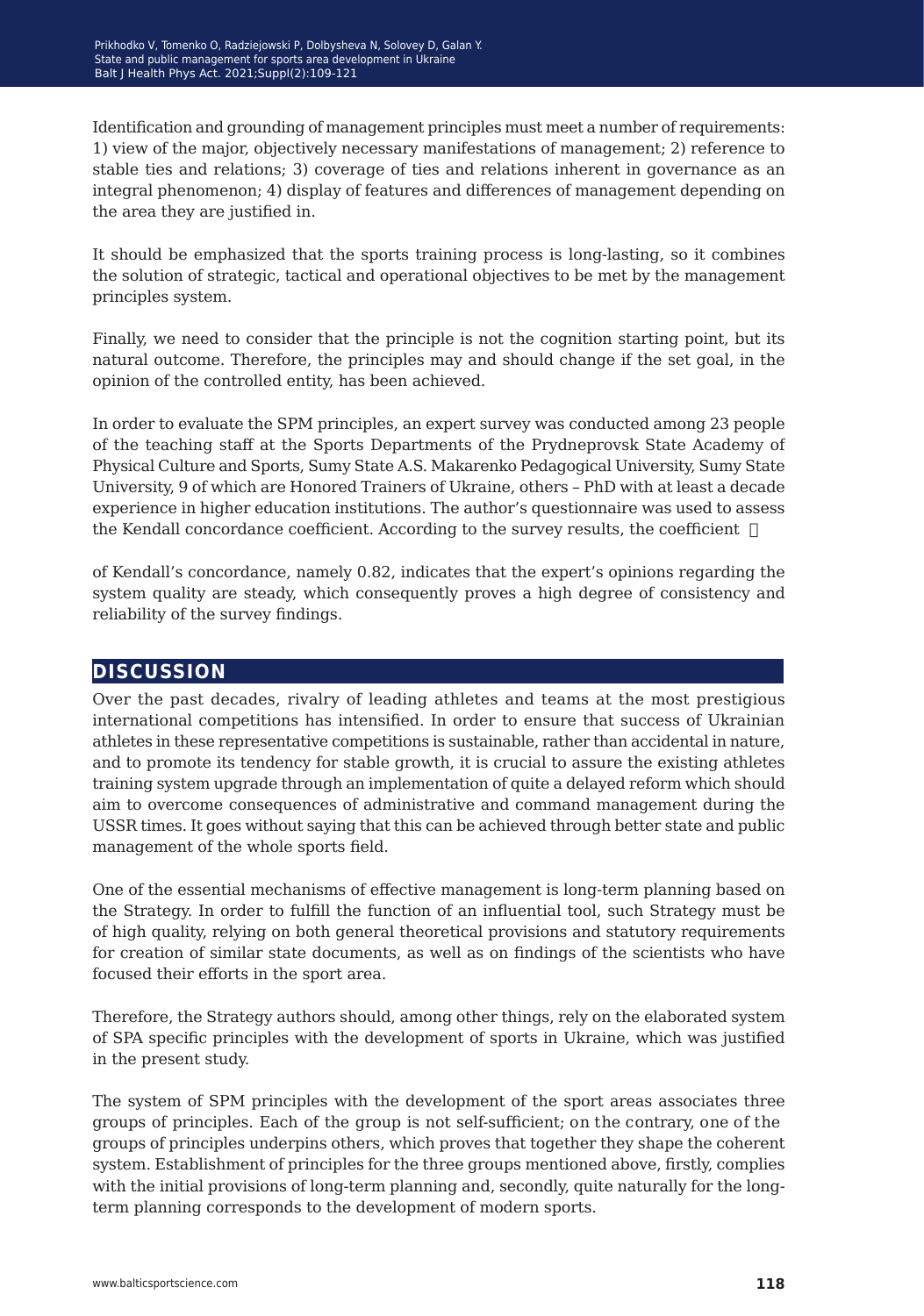Thus, the principle of "Providing scientific, methodological and technological prerequisites for the sport area sustainable development" is included in the strategic group. It stipulates that the governing body of the sports sector being a relevant ministry requires some action to make the principle work.

The same applies to the principle of "Provision of personnel preconditions for the sports sustainable development" where without the organizational work of the corresponding ministry, training of quality sports managers, sports doctors and sports psychologists along with other strategic principles the preparation activity will not start.

The abovesaid can be transferred to the tactical group on the basis of the principle "Creating an effective body of state sports management". Apparently, it is not a matter of deciding on the establishment of the Ministry of Youth and Sports of Ukraine, but rather of making such efforts after its foundation that would facilitate its efficient activity. This shift of emphasis is reflected through the operational principle of "Developing a system of consumer knowledge required for sports reform", including through a team of expert's involvement aiming to advise management and prepare documents.

The same applies to the operational principles, for instance "Development of tools for macro-pedagogical influence on changes in athletes training practice" [37]. However, no adherence to the strategic principle of "Streamlining the sports system by improving its horizontal and vertical ties" can be spoken about unless, in 2020, for example, there is an improved content of the ranking determining sports achievements of the regions. Currently, the rating calculation spreads from children to adult athletes for positions 1 to 12 occupied at championships and cup competitions in Ukraine and abroad [38, 39]. But this does not in any way encourage the federations and local authorities to win medals, while winning medals and nothing else is taken into account at the Olympic Games. Therefore, it is the medals that should stipulate the sports development. Therefore, it would have been necessary to announce already in 2020 that starting from 2023, i.e., prior to the next Olympic Games in Paris (France), the rating will undergo significant alteration. Namely, that will be clarified from now on: only positions from 1 to 3 will be taken into account in adult athletes' competitions. This will mean that a region with a modest economic potential focusing on the development of one or two Olympic sports will be able to outstrip a more powerful but "awkward" region. This is exactly how regional authorities can be influenced to identify sports in the fall of 2021 – summer 2025 and to support their development providing the full range of needed resources.

The authors forecast that the elaborated system of SPM specific principles with the progression of sport area will be further improved, since its refinement will be facilitated by accumulation of experience related to developing and implementing the existing longterm sports management document in Ukraine. Meanwhile, this system already provides sufficient opportunities to develop a better "Strategy for the development of sports and physical activity of Ukraine till 2032".

### **conclusions**

The conducted content analysis, as defined in the purpose of the research, specified the requirements for the content of "Strategy for the development of sports and physical activity of Ukraine till 2032", actualized the development and application of an SPM specific principles system in the field of sports. Created with their use, the Strategy will express a clear vision of the public policy aimed at positive and inevitable changes in the domestic sports sector.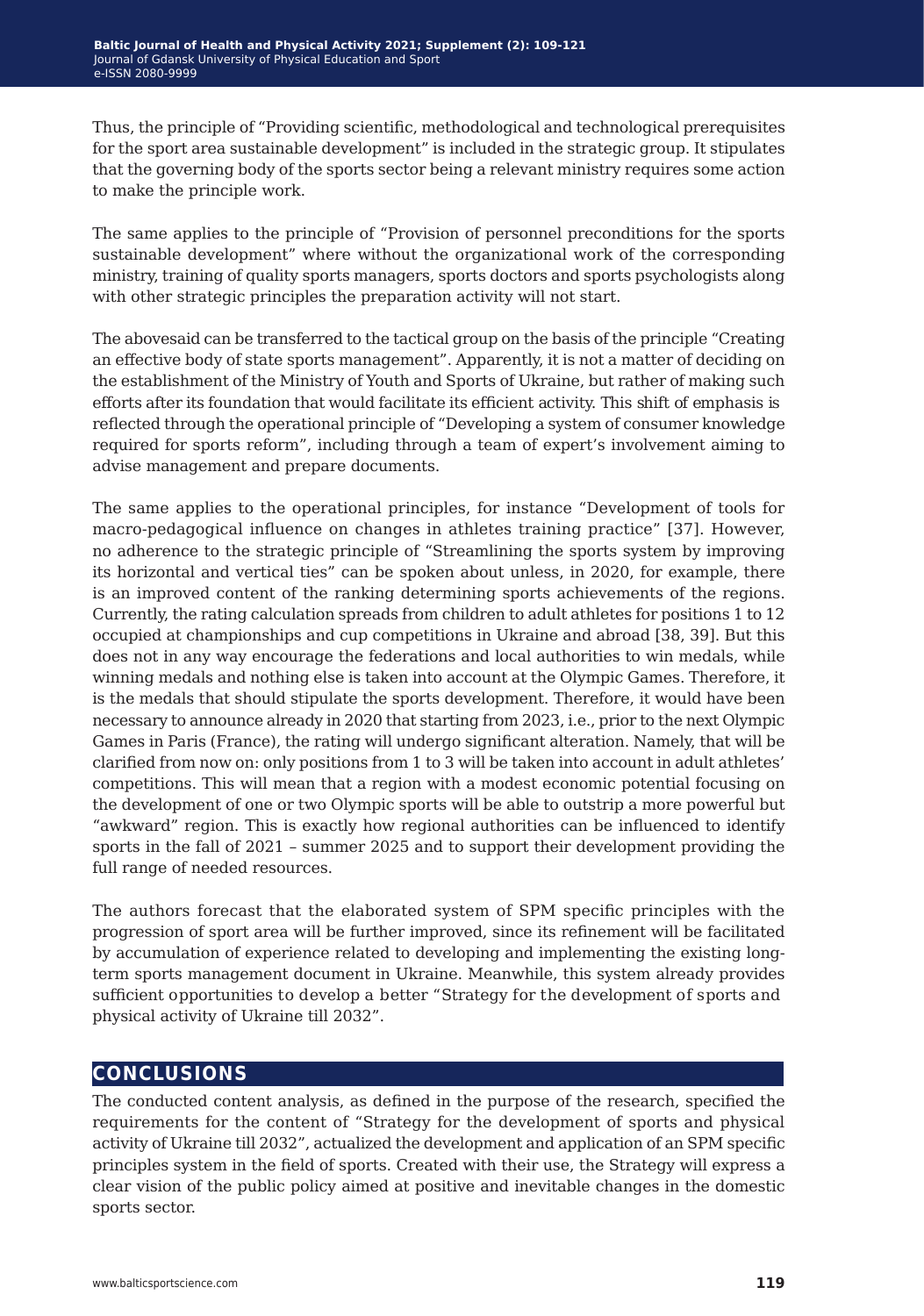There are three groups of principles, namely strategic, tactical and operational, that make a sound system of SPM principles in the sport area development. Together they shape a system of interrelated requirements and benchmarks which will contribute to the consistent and efficient development of sport.

Thus, the abovementioned implies clarification of content of the existing "Strategy for the Development of Sports and Physical Activity of Ukraine till 2032" requiring significant refinement to be reached by a more explicit justification and presentation of a certain sequence of steps by both specialists of the Ministry of Youth and Sports of Ukraine and regional national federations and sports government officials that will ensure the highperformance sport transition to its new quality. The evidence of the reform maturity should lie in aligning our athletes' training content and conditions with the world and, above all, European practices.

#### **references**

- [1] Cabinet of Ministers of Ukraine. Strategy for the formation of a modern system of Olympic training for the period up to 2020. [Disposal of the Cabinet of Ministers of Ukraine; No 592-р; 2009.06.03]. Retrieved from: [https://www.kmu.gov.](https://www.kmu.gov.ua/npas/220366473) [ua/npas/220366473](https://www.kmu.gov.ua/npas/220366473)
- [2] Legislation Ukraine. On the preparation and participation of athletes of Ukraine in the Olympic, Paralympic and Deaflympic Games, World Games on non-Olympic sports, World Martial Arts, World Universiades, World Championships and Europe. [Decree of the President of Ukraine; No 1113/2005; 2005.07. 19] Retrieved from: [https://zakon.rada.gov.](https://zakon.rada.gov.ua/laws/show/1113/2005) [ua/laws/show/1113/2005](https://zakon.rada.gov.ua/laws/show/1113/2005)
- [3] Legislation Ukraine. About the National Action Plan for the Implementation of State Policy in the Field of Physical Culture and Sports. [Decree of the President of Ukraine; No 667/2006; 2006.08.02]. Retrieved from: [https://zakon.rada.gov.ua/](https://zakon.rada.gov.ua/laws/show/667/2006) [laws/show/667/2006](https://zakon.rada.gov.ua/laws/show/667/2006)
- [4] Legislation Ukraine. On approval of the Strategy for the formation of a modern Olympic training system for the period up to 2020. [Decree of the Cabinet of Ministers of Ukraine; No 592-r; 2009.06.03].
- [5] Legislation Ukraine. On approval of the State Targeted Social Program for the Development of Physical Culture and Sports for the Period up to 2020. [Resolution of the Cabinet of Ministers of Ukraine; No 115; 2017.03.01]. Retrieved from:<https://zakon.rada.gov.ua/laws/show/592-2009-%D1%80>
- [6] Legislation Ukraine. On Ensuring Sustainable Development of Physical Culture and Sports in the Decentralization of Power. [Resolution of the Verkhovna Rada of Ukraine; No 1695; 2016.10.19]. Retrieved from: [https://zakon.rada.gov.ua/](https://zakon.rada.gov.ua/laws/show/1695-19) [laws/show/1695-19](https://zakon.rada.gov.ua/laws/show/1695-19)
- [7] Law of Ukraine "On Physical Culture and Sports". [Resolution of the Verkhovna Rada of Ukraine; No 3808-XII; 1993.12.24]. Retrieved from: <https://zakon.rada.gov.ua/laws/show/3808-12>
- [8] Beskorovaynaya VA. State regulation of the sphere of physical education and sports services (methodological and organizational-economic basis). Abstract Dokt. Diss. St. Petersburg; 2008. Russian.
- [9] Bliznevsky AYu. Program-target management of the development of the sphere of physical culture and sports in the space of the Krasnoyarsk Territory. Dokt. Diss. Krasnoyarsk; 2015. Russian.
- [10] Gasuk IL. Public administration of physical culture and sports: state and prospects of development. Kharkiv; 2011. Ukrainian.
- [11] Hatsulya O. Development of sectoral management in the field of physical culture and sports: conceptual principles. Public administration and local self-government, 2015;1(24):176-185. Ukrainian.
- [12] Zhurba MA. Foreign experience of state regulation of the sphere of physical culture and sports. Actual problems of the state and law. 2017;51-57.
- [13] Harden A. Applying systematic review methods to studies of people's views: an example from public health research. J Epidemiol Commun Health. 2004;58:794–800.<https://doi.org/10.1136/jech.2003.014829>
- [14] Popay J, Roberts H, Sowden A, et al. Guidance on the Conduct of Narrative Synthesis in Systematic Reviews. A Product from the ESRC Methods Programme. Swindon: Economic and Social Research Council; 2006.
- [15] Pastukhov AG. Content analysis of media text: new in method definition (book review: Rössler Patrick. Inhaltsanalyse. 2, überarb. Aufl. – Stuttgart; 2010. Russian.
- [16] Kharchenko KV. Computer Content Analysis of Text Information; 2020. Retrieved from: [http://leveltar.narod.ru/cta/teor.](http://leveltar.narod.ru/cta/teor.html) [html](http://leveltar.narod.ru/cta/teor.html) Russian.
- [17] Law of Ukraine "Оn education". Public self-government and public administration in the field of education. [Verkhovna Rada Bulletin; 2017; No 38-39, Art. 380]. Retrieved from: [https://законодавство.com/zakon-ukrajiny/stattya-gromadske](https://законодавство.com/zakon-ukrajiny/stattya-gromadske-samovryaduvannya-derjavno-325814.html)[samovryaduvannya-derjavno-325814.html](https://законодавство.com/zakon-ukrajiny/stattya-gromadske-samovryaduvannya-derjavno-325814.html)
- [18] Legislation Ukraine. About the Strategy of the state personnel policy for 2012-2020: [Decree of the President of Ukraine; No 45/2012. 2012.02.01]. Retrieved from:<https://zakon.rada.gov.ua/laws/show/45/2012>
- [19] [Legislation Ukraine. On the National Security Strategy of Ukraine [Decree of the President of Ukraine; No 287/2015; 2015.05.26]. Retrieved from:<https://zakon.rada.gov.ua/laws/show/n0008525-15>
- [20] Legislation Ukraine. On the Strategy for the Development of the State Youth Policy for the Period up to 2020. [Decree of the President of Ukraine; No 532/2013; 2013.09.27]. Retrieved from:<https://zakon.rada.gov.ua/laws/show/532/2013>